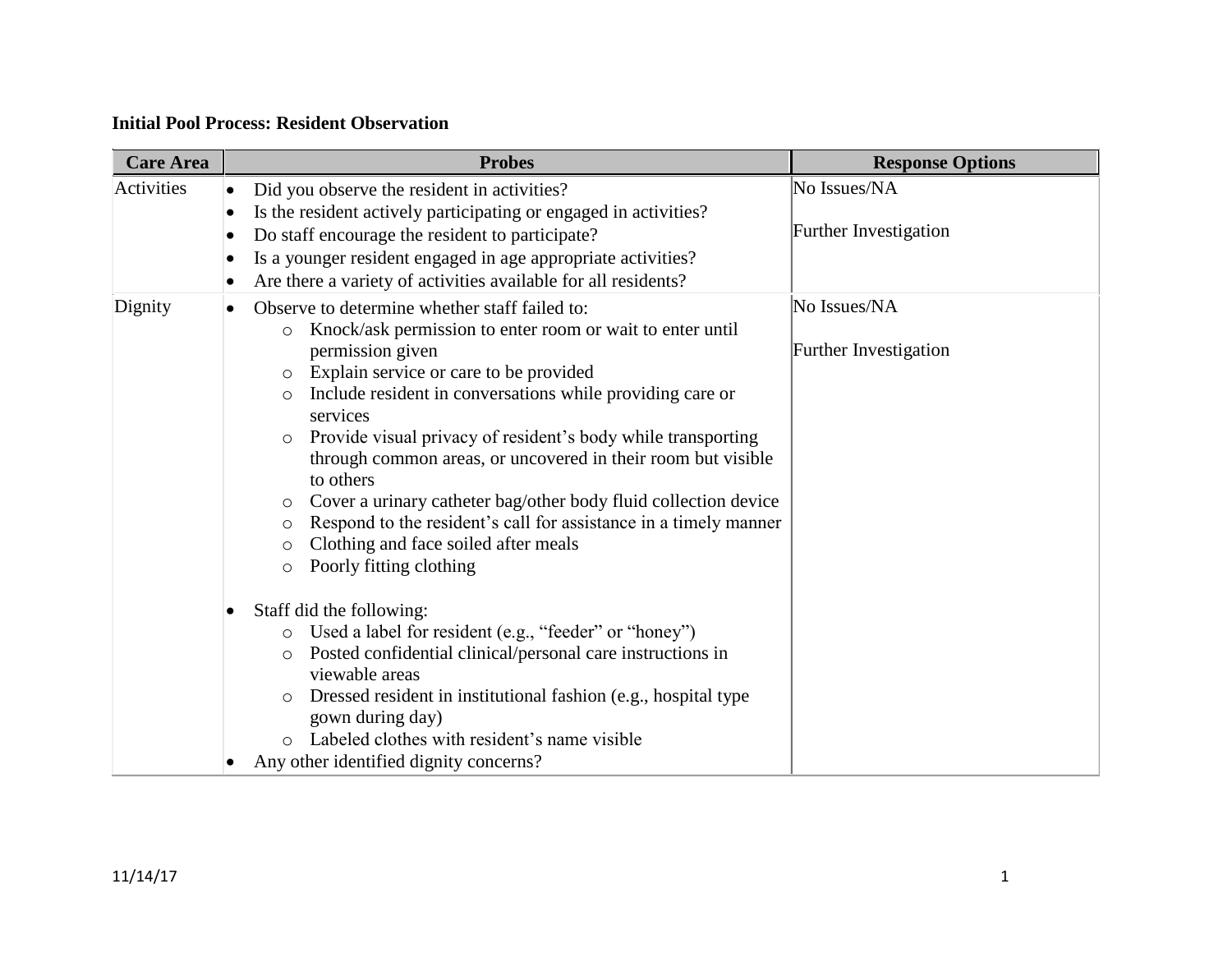| <b>Care Area</b> | <b>Probes</b>                                                                                                                                                                                                                                                                                                                                                                                                                                                                                                                                                                                                                                                                                                                                                                                                                                                                                                                                                                                                              | <b>Response Options</b>               |
|------------------|----------------------------------------------------------------------------------------------------------------------------------------------------------------------------------------------------------------------------------------------------------------------------------------------------------------------------------------------------------------------------------------------------------------------------------------------------------------------------------------------------------------------------------------------------------------------------------------------------------------------------------------------------------------------------------------------------------------------------------------------------------------------------------------------------------------------------------------------------------------------------------------------------------------------------------------------------------------------------------------------------------------------------|---------------------------------------|
| Abuse            | Is there evidence of indicators of possible abuse?<br>$\bullet$<br>Fractures, sprains or dislocations<br>$\circ$<br>Burns, blisters, or scalds on the hands or torso<br>$\circ$<br>Bite marks, scratches, skin tears, and lacerations including<br>$\circ$<br>those that are in locations that would unlikely result from an<br>accident<br>Bruises or injuries, including those found in unusual locations<br>$\circ$<br>such as the head (e.g., black eye, broken /missing teeth), neck,<br>lateral locations on the arms, posterior torso and trunk, or<br>shapes (e.g., finger imprints)<br>Fear of others<br>$\bigcap$<br>Is the resident exhibiting any aggressive behavior (verbal or physical)<br>to other residents?<br>Hitting, striking out at others, kicking, pushing<br>$\circ$<br>Threatening others<br>$\circ$<br>Note: If you witness an act of abuse, you must immediately report this<br>observation to the administrator, or his/her designated representative if the<br>administrator is not present. | No Issues/NA<br>Further Investigation |
| Privacy          | Bedrooms are not equipped to assure full privacy (e.g., ceiling<br>$\bullet$<br>suspended curtains, moveable screens, private rooms, etc.)<br>Is personal privacy assured for:<br>Electronic communications<br>$\circ$<br>Personal care<br>$\circ$<br><b>Medical treatments</b><br>$\circ$<br>Communication to residents and representatives regarding the<br>$\circ$<br>resident's condition that cannot be overheard                                                                                                                                                                                                                                                                                                                                                                                                                                                                                                                                                                                                     | No Issues/NA<br>Further Investigation |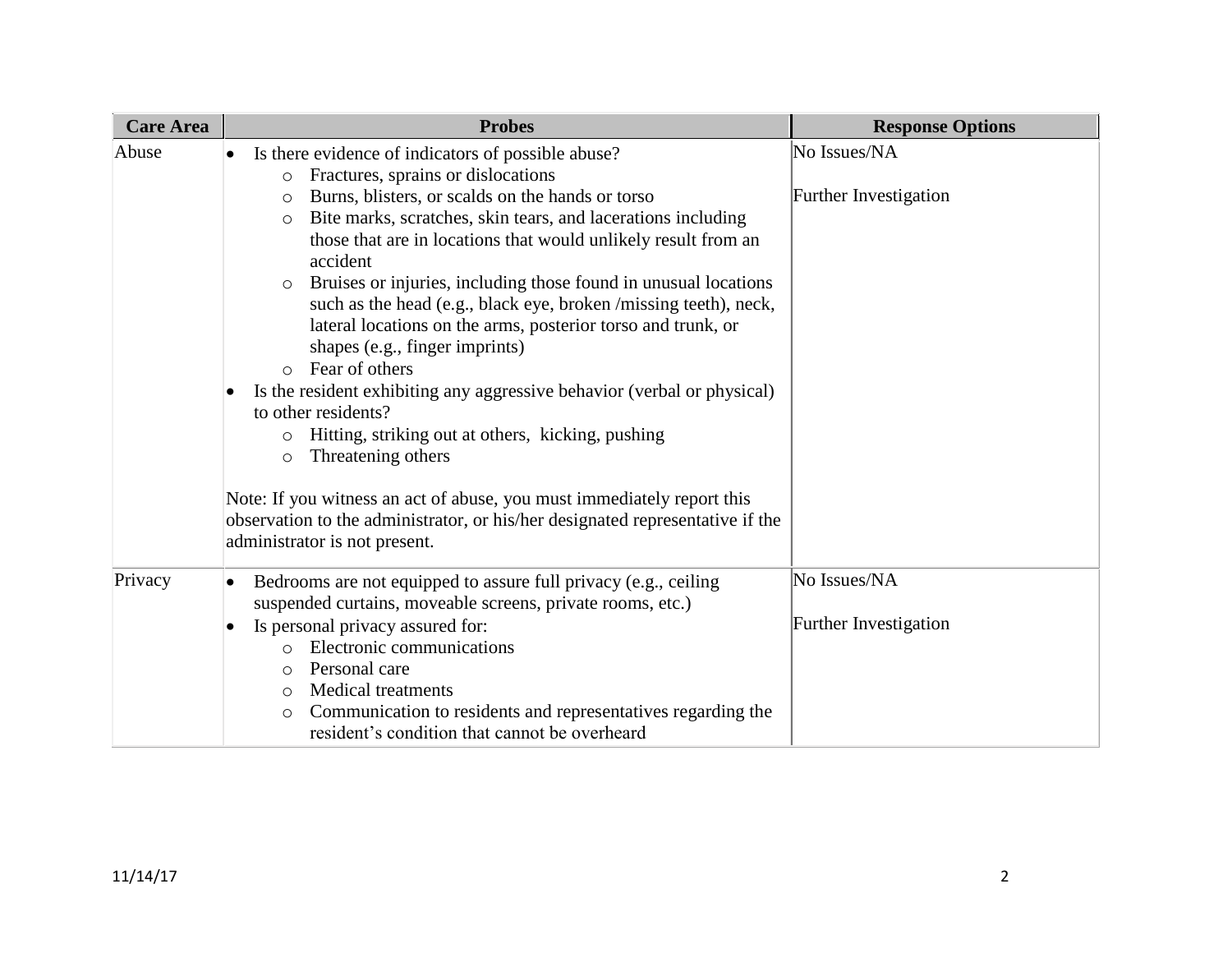| <b>Care Area</b>                           | <b>Probes</b>                                                                                                                                                                                                                                                                                                                                                                                                                                                                                                                                                                                                                                                                                                                               | <b>Response Options</b>                      |
|--------------------------------------------|---------------------------------------------------------------------------------------------------------------------------------------------------------------------------------------------------------------------------------------------------------------------------------------------------------------------------------------------------------------------------------------------------------------------------------------------------------------------------------------------------------------------------------------------------------------------------------------------------------------------------------------------------------------------------------------------------------------------------------------------|----------------------------------------------|
| Accommodati ·<br>on of Needs<br>(physical) | Are any of the following observed?<br>Difficulty opening and closing drawers and turning faucets on<br>and off<br>Unable to see him/herself in a mirror and have items easily<br>within reach while using the sink<br>Difficulty opening and closing bedroom and bathroom doors,<br>$\circ$<br>accessing areas of their room and bath, and operating room<br>lighting<br>Difficulty performing other desired tasks such as turning a table<br>light on and off<br>Difficulty or inability to use the call bell<br>Is adaptive equipment available and used?<br>Do any accommodations that you observed place this, or any other<br>resident at risk?                                                                                        | No Issues/NA<br>Further Investigation        |
| Language/Co $\bullet$<br>mmunication       | Does the resident speak a different language, use sign language or<br>other alternative communication means?<br>Does staff know how to communicate with the resident?<br>Are there communication systems available at the bedside (cards, note<br>pad, others)?                                                                                                                                                                                                                                                                                                                                                                                                                                                                             | No Issues/NA<br><b>Further Investigation</b> |
| Mood/Behavi •<br><b>or</b>                 | Does the resident:<br>Appear depressed or anxious (e.g., sad, teary, non-<br>$\circ$<br>communicative, anxious movements)<br>Appear socially withdrawn, isolated, fatigued, not eating<br>$\circ$<br>Appear to lack emotional affect, short tempered, easily annoyed MDS Discrepancy<br>$\circ$<br>Does staff recognize expressions, indications of distress, or behaviors<br>and respond through a person-centered approach to care?<br>Does the resident appear to exhibit hallucinations (e.g., hearing voices<br>or seeing things not present)?<br>Does the resident appear to exhibit any physical expressions of distress<br>directed towards others - Hitting, striking out at others, kicking,<br>pushing, scratching, and grabbing | No Issues/NA<br><b>Further Investigation</b> |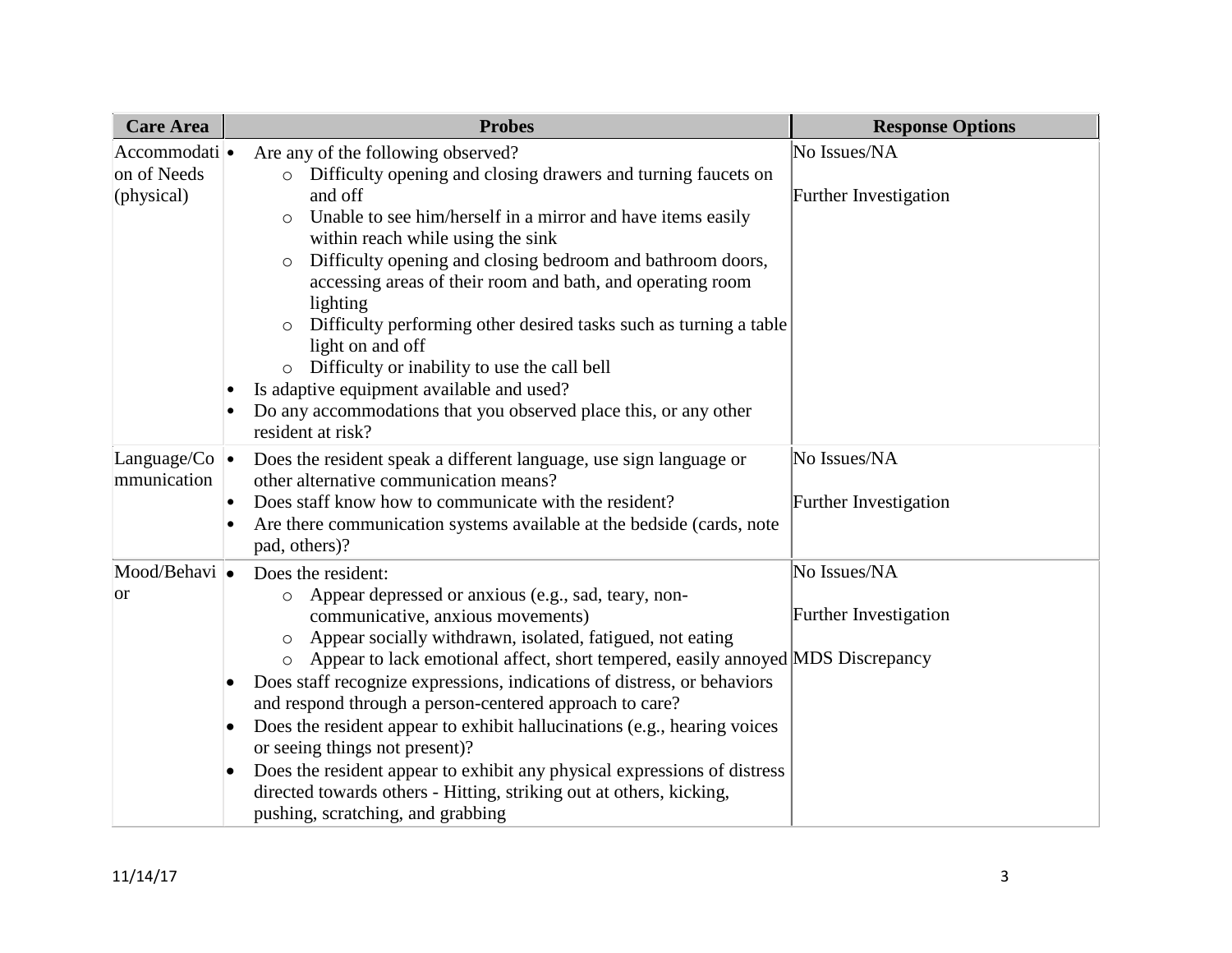| <b>Care Area</b>    | <b>Probes</b>                                                                                                                                                                                                                                                                                                                                                                                                                                                                                                                                                                                                                                                                                                                                                                                         | <b>Response Options</b>                                         |
|---------------------|-------------------------------------------------------------------------------------------------------------------------------------------------------------------------------------------------------------------------------------------------------------------------------------------------------------------------------------------------------------------------------------------------------------------------------------------------------------------------------------------------------------------------------------------------------------------------------------------------------------------------------------------------------------------------------------------------------------------------------------------------------------------------------------------------------|-----------------------------------------------------------------|
|                     | Does the resident appear to exhibit any verbal expressions of distress<br>directed towards others - threatening others, screaming at others,<br>cursing at others, crying<br>Does the resident appear to exhibit any other expressions of distress<br>not directed toward others - physical such as hitting or scratching self,<br>pacing, rummaging, public sexual acts, disrobing in public, throwing<br>or smearing food or bodily wastes, sounds that are distressing to other<br>residents, constant vocalizations<br>Wandering, ambulating in and out of resident's rooms, rummaging in<br>other resident's belongings<br>Appear angry, frustrated, combative, confrontational<br>How do staff interact with resident(s) during these occurrences?                                              |                                                                 |
| Restraints          | Is there anything that restricts a resident's movement or access to<br>$\bullet$<br>his/her body?<br>If so, describe the device or practice that restricts the resident's<br>movement (e.g., trunk restraint, limb restraint, bed rails, chair that<br>prevents rising, mitts, or personal alarms).<br>Are restraints applied correctly?<br>$\bullet$                                                                                                                                                                                                                                                                                                                                                                                                                                                 | No Issues/NA<br>Further Investigation<br><b>MDS</b> Discrepancy |
| Accident<br>Hazards | Are any of the following observed?<br>Are bed rails (full, half, quarter, or grab bars) in use? If so, are<br>$\circ$<br>they properly installed (e.g., are the bed rails loose or broken)<br>and do they fit the bed properly so the resident can't get caught<br>between the bed rails and mattress?<br>Is the mattress of proper size and fit for the bed to prevent the<br>$\circ$<br>resident from becoming entrapped?<br>Is the resident's restraint/device properly applied? If not, does<br>$\circ$<br>the restraint/device have the risk or likelihood of causing<br>serious injury, harm or death?<br>Are electric cords, extension cords, or outlets in disrepair/used<br>$\circ$<br>in unsafe manner?<br>Is safety equipment in bedroom/bathroom inadequate (grab<br>bars, slip surface)? | No Issues/NA<br>Further Investigation<br><b>MDS</b> Discrepancy |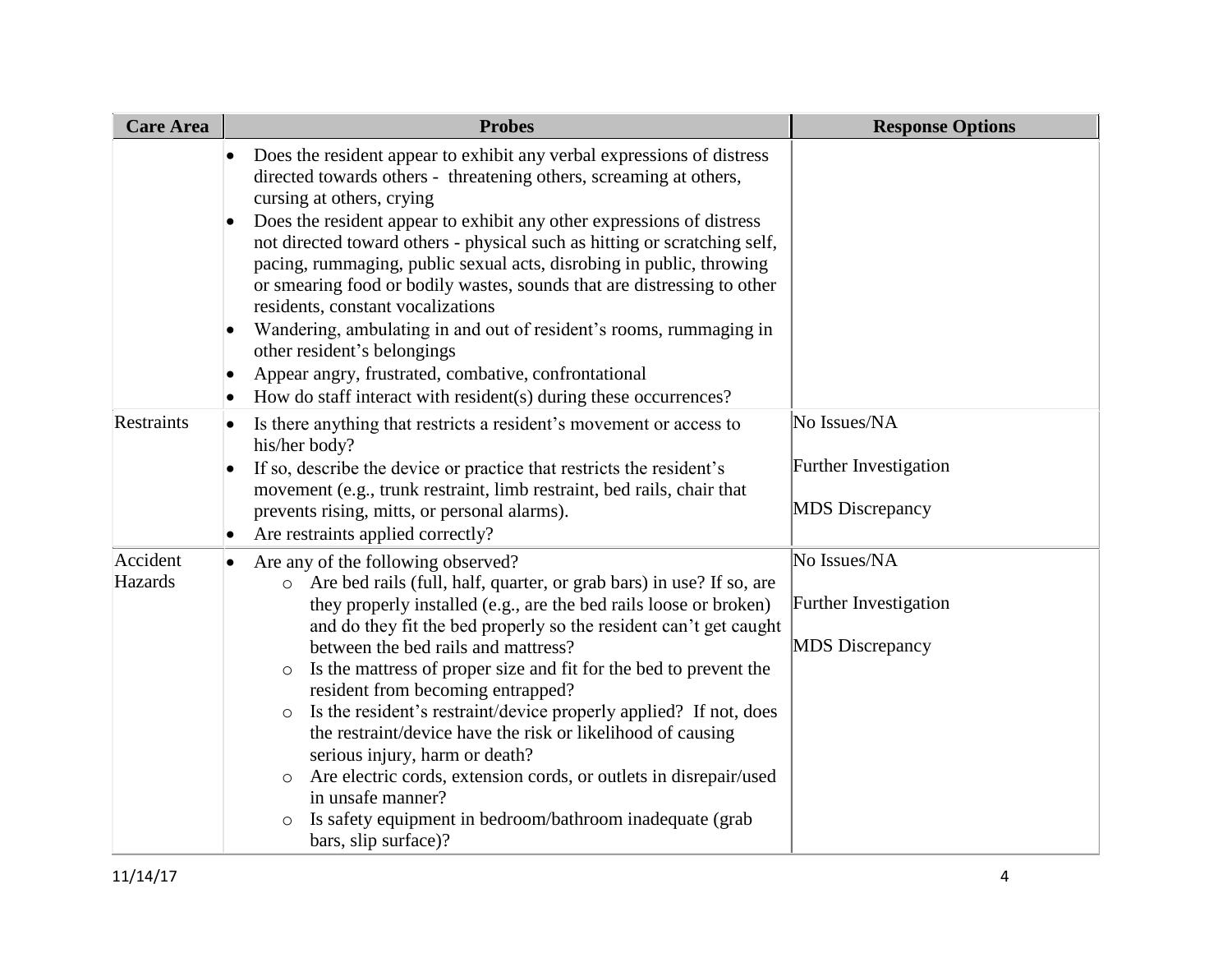| <b>Care Area</b>                            | <b>Probes</b>                                                                                                                                                                                                                                                                                                                                                                                                                                                                                                                                                                                                                                                                                                                                                                                                                                                                                                                                                                                                                                                                                                            | <b>Response Options</b>                                         |
|---------------------------------------------|--------------------------------------------------------------------------------------------------------------------------------------------------------------------------------------------------------------------------------------------------------------------------------------------------------------------------------------------------------------------------------------------------------------------------------------------------------------------------------------------------------------------------------------------------------------------------------------------------------------------------------------------------------------------------------------------------------------------------------------------------------------------------------------------------------------------------------------------------------------------------------------------------------------------------------------------------------------------------------------------------------------------------------------------------------------------------------------------------------------------------|-----------------------------------------------------------------|
|                                             | Are there accessible chemicals/other hazards in<br>$\circ$<br>bedroom/bathroom?<br>Is there unsafe hot water in the room?<br>$\bigcirc$<br>Is there exposure to unsafe heating unit surfaces?<br>$\circ$<br>Is ambulation, transfer, or therapy equipment in unsafe<br>$\circ$<br>condition?<br>Are locks disabled, fire doors propped open, irregular walking<br>$\circ$<br>surfaces, handrails in good repair, inadequate lighting?<br>Are residents adequately supervised?<br>$\circ$<br>On a secured unit, is there sufficient staff to supervise the<br>$\circ$<br>residents?<br>Are there any other environmental hazards or risks observed?<br>Note: Each surveyor should check water temperature with their hand held<br>under the hot water in two resident rooms (on opposite sides of the hall)<br>per unit. Use a thermometer if there is concern that water is too hot and<br>could potentially scald or harm residents. Target resident rooms closest to<br>the hot water tanks/kitchen areas and resident rooms belonging to residents<br>with dementia who may use sinks/bathtubs/showers independently. |                                                                 |
| Unsafe<br>Wandering/El $\bullet$<br>opement | Is the resident exit seeking?<br>$\bullet$<br>Is the resident wandering into other residents' rooms?<br>Does a resident attempt to follow visitors or other residents to other<br>$\bullet$<br>parts of the facility?<br>Is the resident redirected by staff?<br>$\bullet$                                                                                                                                                                                                                                                                                                                                                                                                                                                                                                                                                                                                                                                                                                                                                                                                                                               | No Issues/NA<br>Further Investigation<br><b>MDS</b> Discrepancy |
|                                             | Are staff supervising residents who wander?<br>$\bullet$<br>Does the resident appear anxious, frustrated, bored, or hungry which is<br>$\bullet$<br>displayed as wandering or lack of supervision by staff?<br>If you observe the resident attempting to leave the building, is the<br>$\bullet$<br>wandering alarm system functioning correctly?                                                                                                                                                                                                                                                                                                                                                                                                                                                                                                                                                                                                                                                                                                                                                                        |                                                                 |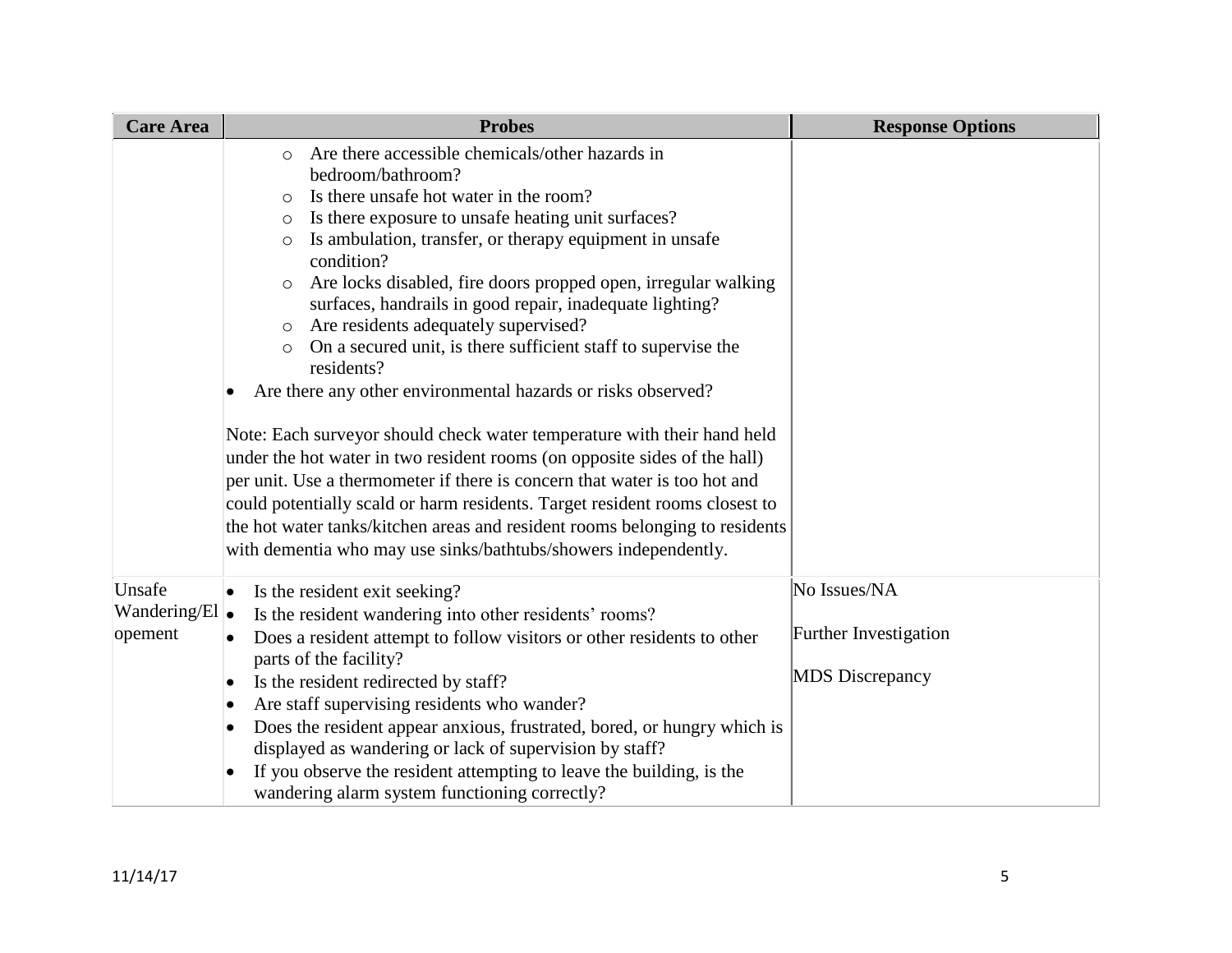| <b>Care Area</b>                                      | <b>Probes</b>                                                                                                                                                                                                                                                                                                                                                                                                                                                                                                                                                                                                                                                                                                                                                                                                                                                                          | <b>Response Options</b>                                         |
|-------------------------------------------------------|----------------------------------------------------------------------------------------------------------------------------------------------------------------------------------------------------------------------------------------------------------------------------------------------------------------------------------------------------------------------------------------------------------------------------------------------------------------------------------------------------------------------------------------------------------------------------------------------------------------------------------------------------------------------------------------------------------------------------------------------------------------------------------------------------------------------------------------------------------------------------------------|-----------------------------------------------------------------|
| Call light in<br>reach, call<br>system<br>functioning | Is the call light within reach if the resident is capable of using it?<br>$\bullet$<br>Is the call system functioning in the resident's room, toilet, and bathing<br>areas?                                                                                                                                                                                                                                                                                                                                                                                                                                                                                                                                                                                                                                                                                                            | No Issues/NA<br>Further Investigation                           |
| Environment                                           | Are any of the following observed in the resident's rooms?<br>$\bullet$<br>Walls, floors, ceilings, drapes, or furniture are not clean or are<br>$\circ$<br>in disrepair<br>Bed linens and fixtures visibly soiled<br>$\circ$<br>Resident care equipment (e.g., mechanical lift, commode,<br>$\circ$<br>hemodialysis or peritoneal equipment) is unclean, in disrepair,<br>or stored in an improper or unsanitary manner<br>Hot water is too cold<br>$\circ$<br>Room not homelike<br>$\circ$<br>Lighting levels inadequate<br>$\circ$<br>Uncomfortable sound levels<br>$\circ$<br>Uncomfortable room temperatures (e.g., too cool or too warm)<br>$\circ$<br>Stains from water damage that could lead to mold<br>For residents on transmission-based precautions, is dedicated or<br>$\bullet$<br>disposable noncritical resident care equipment (e.g., blood pressure<br>cuffs) used? | No Issues/NA<br><b>Further Investigation</b>                    |
| Dental                                                | Does the resident have broken, missing, lose or ill-fitting dentures?<br>$\bullet$<br>Does the resident have broken or loose teeth, or inflamed or bleeding<br>gums?                                                                                                                                                                                                                                                                                                                                                                                                                                                                                                                                                                                                                                                                                                                   | No Issues/NA<br><b>Further Investigation</b>                    |
| Nutrition                                             | Is the resident assisted (with meal setup and eating), cued, and<br>$\bullet$<br>encouraged to eat as needed?<br>Are assistive devices utilized and used correctly (e.g., plate guard,<br>lipped plate or bowl, modified utensils, sippy cups, nosey cups, cues,<br>hand over hand)?<br>If the resident refuses or isn't eating (e.g., pacing), what does staff do?<br>$\bullet$<br>Do they offer substitutes, encourage or assist the resident?<br>Does the resident's physical appearance indicate the potential for an<br>altered nutritional status (e.g., cachectic)?                                                                                                                                                                                                                                                                                                             | No Issues/NA<br>Further Investigation<br><b>MDS</b> Discrepancy |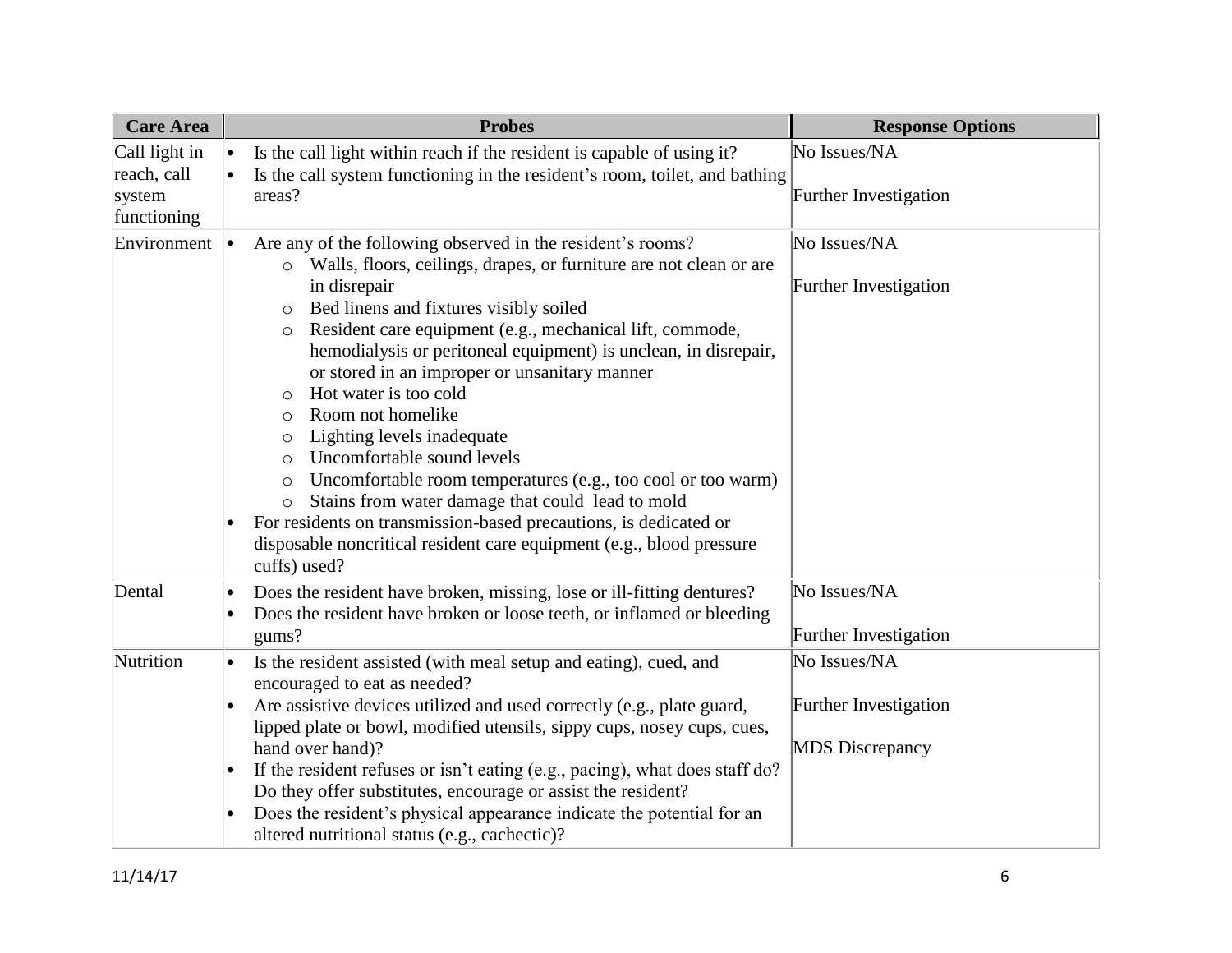| <b>Care Area</b>       | <b>Probes</b>                                                                                                                                                                                                                                                                                                                                                                                                                                                                                                                                                                                                                       | <b>Response Options</b>                                         |
|------------------------|-------------------------------------------------------------------------------------------------------------------------------------------------------------------------------------------------------------------------------------------------------------------------------------------------------------------------------------------------------------------------------------------------------------------------------------------------------------------------------------------------------------------------------------------------------------------------------------------------------------------------------------|-----------------------------------------------------------------|
|                        | Are supplements provided at times that don't interfere with meal intake<br>and consumed (e.g., supplement given right before or during the meal<br>and the resident doesn't eat)?<br>Are snacks given and consumed?<br>$\bullet$                                                                                                                                                                                                                                                                                                                                                                                                    |                                                                 |
| Edema                  | Are the resident's legs/feet or arms/hands swollen?<br>$\bullet$<br>Are the resident's legs/feet or arms/hands elevated or support stockings<br>in place, if needed?                                                                                                                                                                                                                                                                                                                                                                                                                                                                | No Issues/NA<br>Further Investigation                           |
| Hydration              | Does the resident have dry, cracked lips, dry mouth, sunken eyes and<br>signs of thirst?<br>Is there a water pitcher by the bedside and is it accessible to the<br>resident?<br>Do staff offer the resident fluids throughout the day?<br>$\bullet$<br>Are fluids provided at meal times and is the resident encouraged to<br>drink them?<br>Is the meal tray accessible and cups and cartons opened and accessible<br>to the resident?<br>Does staff assist the resident during meals if needed?<br>If the resident is resistant to assistance or refuses liquids how do staff<br>respond?<br>Is the resident receiving IV fluids? | No Issues/NA<br>Further Investigation<br><b>MDS</b> Discrepancy |
| Tube Feeding $\bullet$ | Does the resident receive tube feedings (e.g., g-tube, peg tube, total<br>parenteral nutrition (TPN), naso-gastric)?<br>If tube feeding is infusing, is the head of the bed elevated at least $30-45$ Further Investigation<br>degrees?<br>Is the feeding properly labeled (e.g., date, time initiated, nurses'<br>initials)?<br>Does the amount remaining seem reasonable?<br>$\bullet$<br>Is the site clean and free from signs and symptoms of infection (e.g.,<br>redness, drainage, odors)?                                                                                                                                    | No Issues/NA<br><b>MDS</b> Discrepancy                          |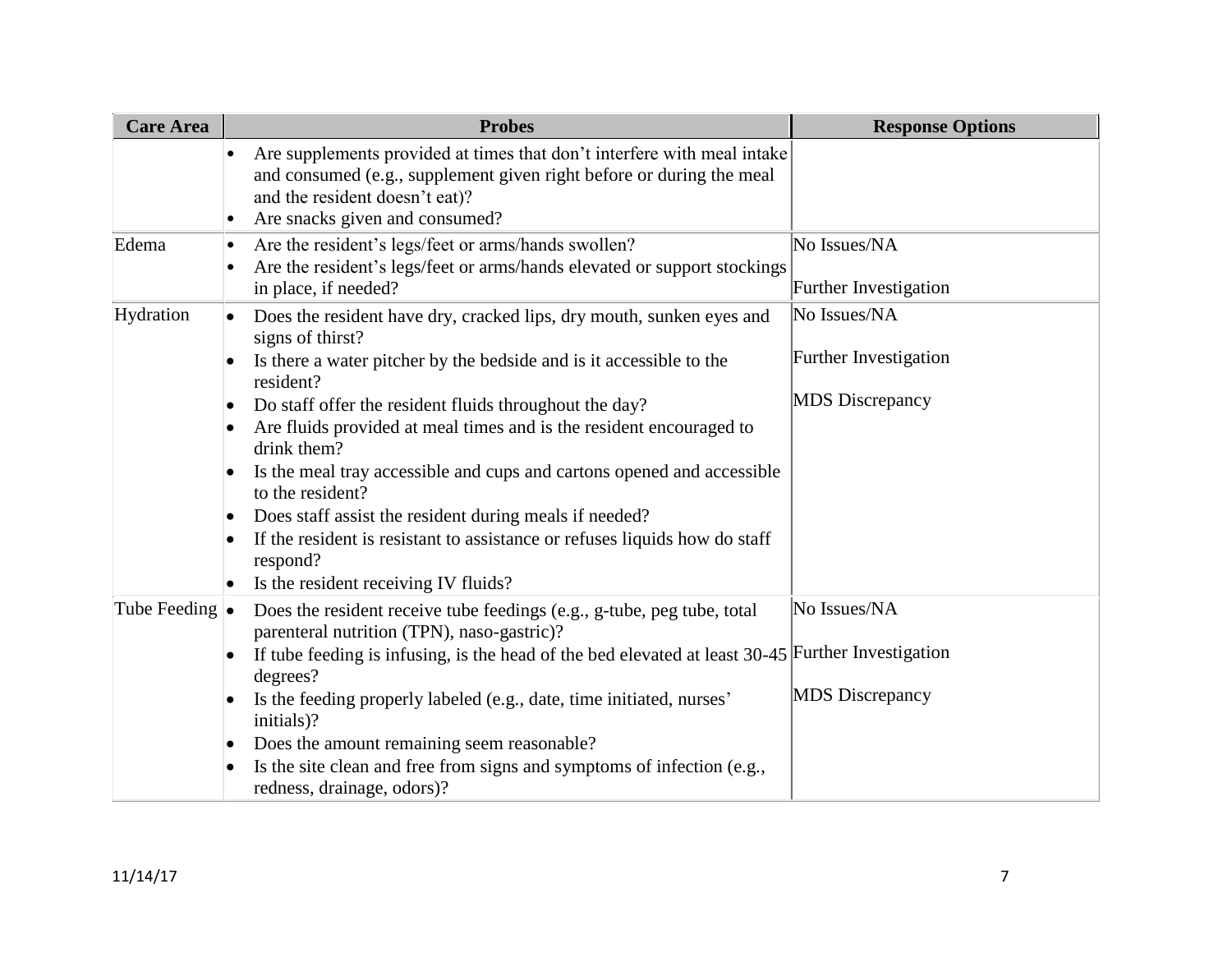| <b>Care Area</b>      |                        | <b>Probes</b>                                                                                                                                                                                                                                                                                                                                                                                                                                                                                                                                                                                                                                                                                                                             | <b>Response Options</b>                                         |
|-----------------------|------------------------|-------------------------------------------------------------------------------------------------------------------------------------------------------------------------------------------------------------------------------------------------------------------------------------------------------------------------------------------------------------------------------------------------------------------------------------------------------------------------------------------------------------------------------------------------------------------------------------------------------------------------------------------------------------------------------------------------------------------------------------------|-----------------------------------------------------------------|
| Vision and<br>Hearing | $\bullet$<br>$\bullet$ | Are the resident's hearing aids in and working, if needed?<br>Are the resident's glasses on, clean, and not broken, if needed?                                                                                                                                                                                                                                                                                                                                                                                                                                                                                                                                                                                                            | No Issues/NA<br>Further Investigation                           |
| ADLs                  | $\bullet$              | Are any of the following observed?<br>Hair disheveled, uncombed or greasy<br>$\circ$<br>Facial hair unkempt or present on a female resident<br>$\circ$<br>Face, clothing or hands unclean or with food debris<br>$\circ$<br>Fingernails untrimmed, jagged or dirty<br>$\circ$<br>Body or mouth odor<br>$\circ$<br>Teeth or dentures not brushed<br>$\bigcirc$<br>Clothing visibly soiled or in disrepair<br>$\circ$<br>Dentures stored in an unsanitary manner, if visible<br>$\circ$<br>If the situation presents itself, are there other concerns with the<br>assistance provided for other ADLs (e.g., dressing or transfers)?                                                                                                         | No Issues/NA<br>Further Investigation                           |
| Catheter              | $\bullet$              | Does the resident have a urinary catheter in place?<br>Is the catheter tubing properly secured, unobstructed and free of<br>$\circ$<br>kinks?<br>Is the catheter drainage bag maintained below the level of the<br>$\circ$<br>bladder?<br>Is the catheter drainage bag off the floor at all times (i.e., do not<br>$\circ$<br>place directly on the floor without protection from the floor<br>surface)?<br>Are there signs and symptoms of infection (e.g., foul smelling<br>$\circ$<br>urine, sediment, blood or mucus)?<br>If the situation presents itself, is the catheter drainage bag emptied<br>using a separate, clean collection container for each resident, and does<br>the drainage spigot touches the collection container? | No Issues/NA<br>Further Investigation<br><b>MDS</b> Discrepancy |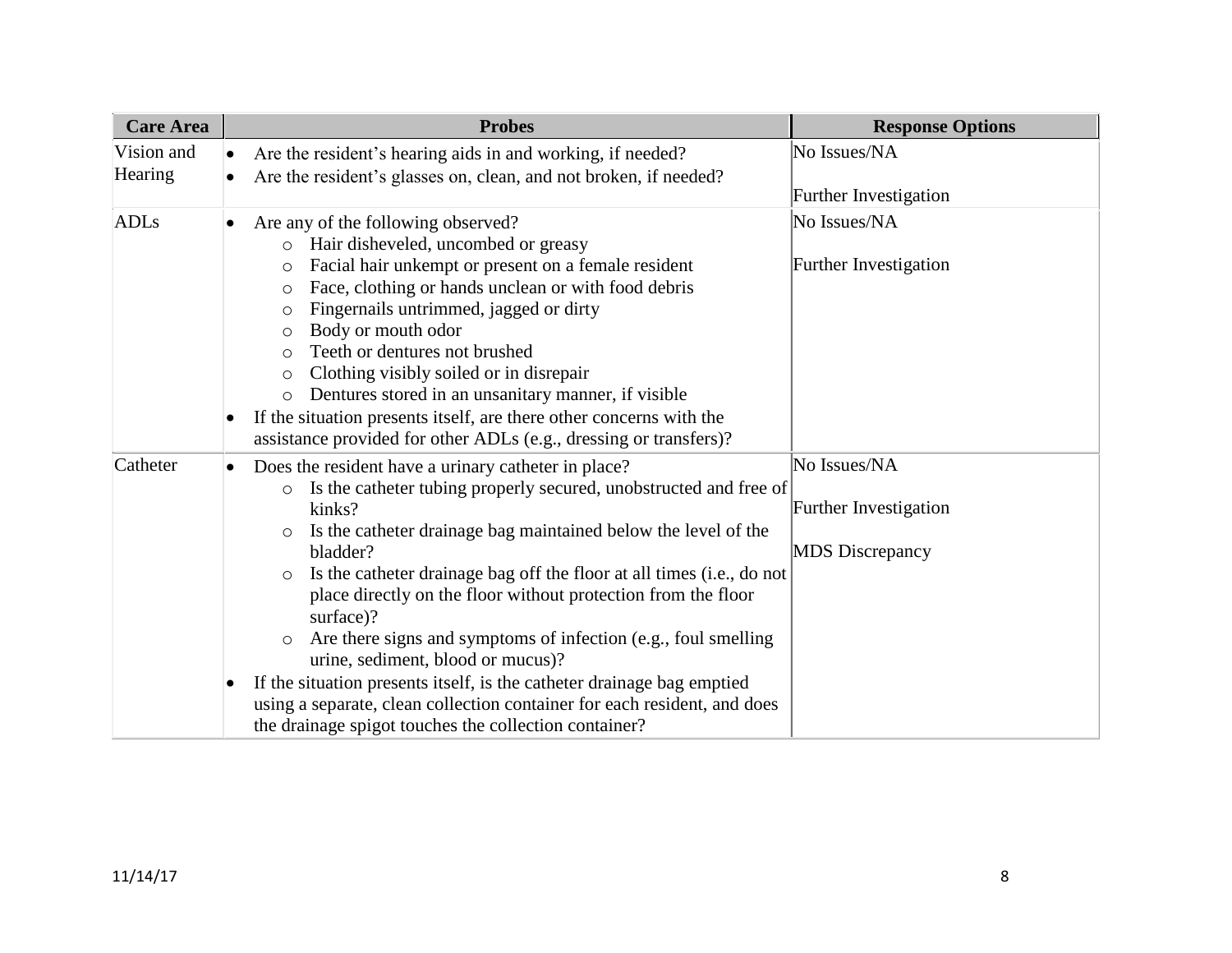| <b>Care Area</b>                              | <b>Probes</b>                                                                                                                                                                                                                                                                                                                                                                                                                                                                                                                                                          | <b>Response Options</b>                                                |
|-----------------------------------------------|------------------------------------------------------------------------------------------------------------------------------------------------------------------------------------------------------------------------------------------------------------------------------------------------------------------------------------------------------------------------------------------------------------------------------------------------------------------------------------------------------------------------------------------------------------------------|------------------------------------------------------------------------|
| Psych Med<br>Side Effects                     | Are any of the following observed?<br>Tongue thrusting or rolling?<br>$\circ$<br>Lip puckering or lip smacking<br>$\circ$<br>Rapid eye blinking/eyebrow raising<br>$\circ$<br>Pill rolling<br>$\circ$<br><b>Tremors</b><br>$\circ$                                                                                                                                                                                                                                                                                                                                     | No Issues/NA<br>Further Investigation<br><b>MDS</b> Discrepancy        |
| Psych/Opioid $\bullet$<br>Med Side<br>Effects | Are any of the following observed?<br>Excessive sedation (e.g. difficult to rouse, always sleeping)<br><b>Dizziness</b><br>$\circ$                                                                                                                                                                                                                                                                                                                                                                                                                                     | No Issues/NA<br><b>Further Investigation</b><br><b>MDS</b> Discrepancy |
| $AC$ Med Side $\bullet$<br>Effects            | Are any of the following observed?<br><b>Bruising</b><br>$\circ$<br>Bleeding<br>$\circ$                                                                                                                                                                                                                                                                                                                                                                                                                                                                                | No Issues/NA<br>Further Investigation<br><b>MDS</b> Discrepancy        |
| Respiratory<br>Infection                      | Are personal protective equipment/PPE (e.g., gloves, gowns, masks)<br>readily accessible in resident areas (e.g., nursing units, therapy rooms)?<br>If a resident is on transmission-based precautions, are appropriate PPE<br>supplies outside of the resident's room and signage indicating the<br>resident is on transmission-based precautions clear and visible prior to<br>entering the room (signage must also comply with confidentiality and<br>privacy)?<br>Does the resident have signs or symptoms of an infection (e.g.,<br>wheezing, altered breathing)? | No Issues/NA<br>Further Investigation<br><b>MDS</b> Discrepancy        |
| Urinary Tract $\bullet$<br>Infection<br>(UTI) | Does the resident have signs or symptoms of an infection (e.g.,<br>confusion, delirium)?                                                                                                                                                                                                                                                                                                                                                                                                                                                                               | No Issues/NA<br>Further Investigation<br><b>MDS</b> Discrepancy        |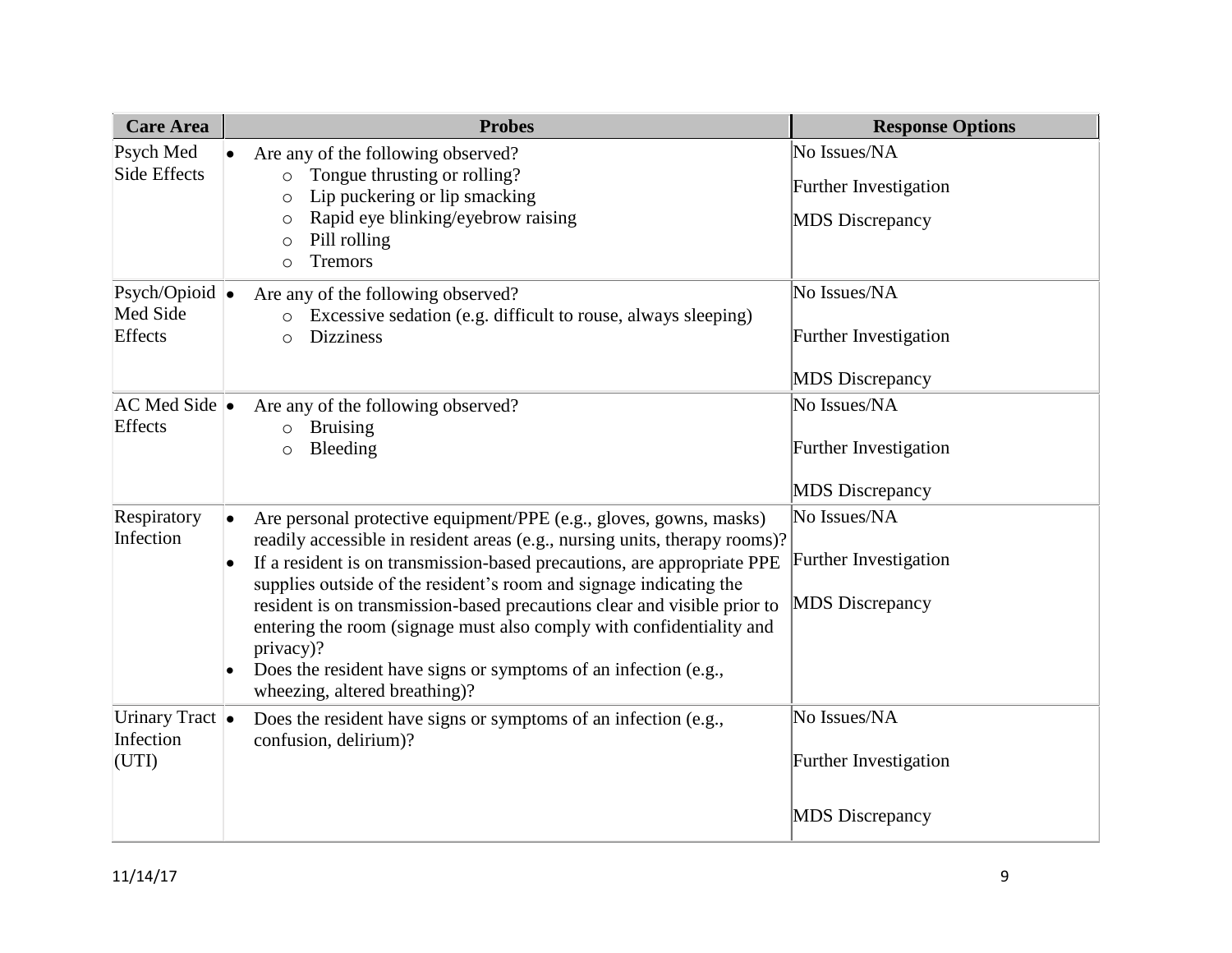| <b>Care Area</b> | <b>Probes</b>                                                                | <b>Response Options</b> |
|------------------|------------------------------------------------------------------------------|-------------------------|
| Infections       | Are personal protective equipment/PPE (e.g., gloves, gowns, masks)           | No Issues/NA            |
| (other than      | readily accessible in resident areas (e.g., nursing units, therapy rooms)?   |                         |
| UTI or           | If a resident is on transmission-based precautions, are appropriate PPE      | Further Investigation   |
| Respiratory)     | supplies outside of the resident's room and signage indicating the           |                         |
|                  | resident is on transmission-based precautions clear and visible prior to     | <b>MDS</b> Discrepancy  |
|                  | entering the room (signage must also comply with confidentiality and         |                         |
|                  | privacy)?                                                                    |                         |
|                  | Does the resident have signs or symptoms of an infection (e.g.,              |                         |
|                  | confusion, delirium, matted eyes or redness or swelling)?                    |                         |
|                  | If visible, does the resident's medical device insertion site have           |                         |
|                  | redness, swelling or drainage? If drainage present (document                 |                         |
|                  | color/amount/type/odor).                                                     |                         |
|                  | If visible, does the resident's wound dressing have drainage, redness or     |                         |
|                  | swelling?                                                                    |                         |
| Oxygen           | Is the resident receiving O2?<br>$\bullet$                                   | No Issues/NA            |
|                  | Is the mask/tubing properly placed?                                          |                         |
|                  | Is there a date on the tubing and humidification?<br>$\bullet$               | Further Investigation   |
|                  | Observe the liters/minute?                                                   |                         |
|                  | Are there signs that the resident has discomfort? Is he/she in               |                         |
|                  | respiratory distress (mouth breathing, short of breath, gasping)?            |                         |
| Positioning      | If a resident is unable to position him or herself, are any of the following | No Issues/NA            |
|                  | observed?                                                                    |                         |
|                  | Lack of arm/shoulder support<br>$\circ$                                      | Further Investigation   |
|                  | Head lolling to one side, awkward angle<br>$\circ$                           |                         |
|                  | Hyperflexion of the neck<br>$\circ$                                          |                         |
|                  | Leaning to the side without support to maintain an upright<br>$\circ$        |                         |
|                  | position                                                                     |                         |
|                  | Lack of needed torso or head support<br>O                                    |                         |
|                  | Uncomfortable Geri-chair positioning, sliding down in the chair<br>O         |                         |
|                  | Wheelchair too big or too small (seat too long/short, seat too<br>$\circ$    |                         |
|                  | high/low)                                                                    |                         |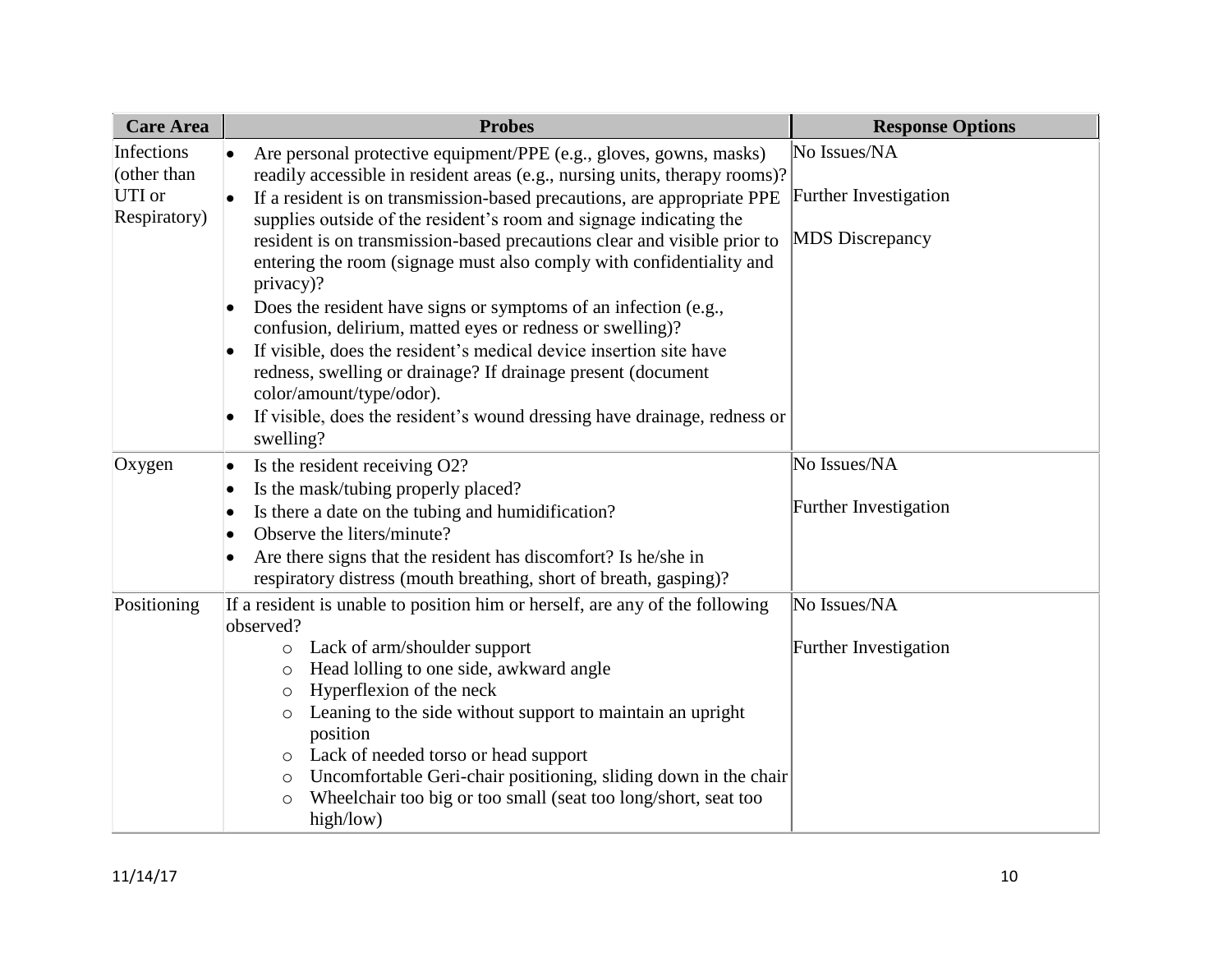| <b>Care Area</b>   | <b>Probes</b>                                                                                                                                                                                                                                                                                                                                                                                                                                                                                                                                       | <b>Response Options</b>                                                |
|--------------------|-----------------------------------------------------------------------------------------------------------------------------------------------------------------------------------------------------------------------------------------------------------------------------------------------------------------------------------------------------------------------------------------------------------------------------------------------------------------------------------------------------------------------------------------------------|------------------------------------------------------------------------|
|                    | Dangling legs and feet that do not comfortably reach the floor<br>$\circ$<br>and/or without needed foot pedals in place<br>Sagging mattress while lying in bed<br>$\circ$<br>Bed sheets tucked tightly over toes holding feet in plantar<br>flexion<br>Legs and/or feet hanging off the end of a too short mattress<br>$\circ$                                                                                                                                                                                                                      |                                                                        |
| Falls              | Did you observe any concerns with the resident falling or almost<br>falling? If so, what did staff do?<br>Does the resident have any fall prevention devices in use and<br>functioning correctly?<br>Does the resident have on inappropriate foot covering - shoes/socks<br>without non-skid soles?                                                                                                                                                                                                                                                 | No Issues/NA<br><b>Further Investigation</b><br><b>MDS</b> Discrepancy |
| Pain               | Does the resident have a pained facial expression – clenched jaw,<br>$\bullet$<br>troubled/distorted face, or crying?<br>Is the resident muttering, moaning, or groaning?<br>Is the resident's breathing strenuous, labored, negative noise on<br>inhalation/expiration?<br>Is the resident in a strained and inflexible position, rocking, restless<br>$\bullet$<br>movement, guarding, forceful touching or rubbing body parts?<br>Does the resident have an altered gait, strained/inflexible position,<br>forceful touching/rubbing body parts? | No Issues/NA<br>Further Investigation<br><b>MDS</b> Discrepancy        |
| Pressure<br>Ulcers | For residents at risk (e.g., vulnerable residents) or who have a pressure<br>ulcer, are any of the following observed?<br>If visible, is the wound covered with a dressing, and is drainage present Further Investigation<br>on the dressing (document color/amount/type/odor)?<br>Is the resident positioned off the pressure ulcer?<br>Are pressure relieving devices observed (e.g., heel protectors, w/c<br>cushion, padding between bony prominences)?<br>If so, are they used correctly?<br>$\bullet$                                         | No Issues/NA<br><b>MDS</b> Discrepancy                                 |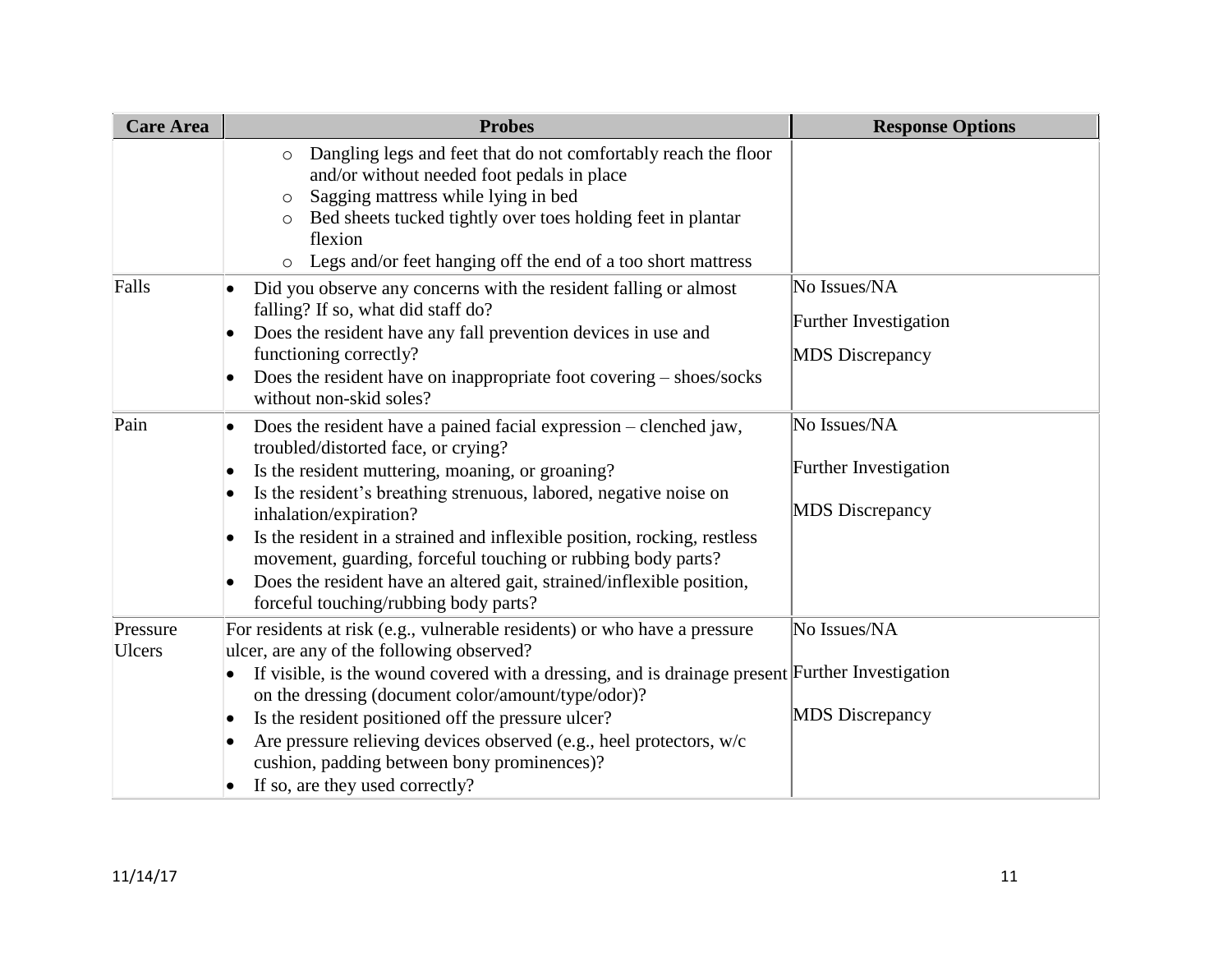| <b>Care Area</b> | <b>Probes</b>                                                                                                                                                                                            | <b>Response Options</b>      |
|------------------|----------------------------------------------------------------------------------------------------------------------------------------------------------------------------------------------------------|------------------------------|
|                  | Is the resident in the same position for long periods of time when in the<br>$\bullet$<br>w/c or bed (resident is not repositioned in chair at least every hour and<br>in bed at least every two hours)? |                              |
| Skin             | Are any of the following observed?                                                                                                                                                                       | No Issues/NA                 |
| conditions       | Abrasions<br>$\circ$                                                                                                                                                                                     |                              |
| $(non-pressure)$ | Lacerations<br>$\circ$                                                                                                                                                                                   | Further Investigation        |
| related)         | <b>Bruises</b><br>$\circ$                                                                                                                                                                                |                              |
|                  | Skin tears<br>O                                                                                                                                                                                          |                              |
|                  | <b>Burns</b><br>$\circ$                                                                                                                                                                                  |                              |
|                  | Rash/hives<br>$\circ$                                                                                                                                                                                    |                              |
|                  | Dry skin<br>$\circ$                                                                                                                                                                                      |                              |
| Limited ROM      | Does the resident have a limitation in ROM or a contracture?                                                                                                                                             | No Issues/NA                 |
|                  | Is a splint device in place and correctly applied?                                                                                                                                                       |                              |
|                  |                                                                                                                                                                                                          | Further Investigation        |
|                  | Note: ROM limitation $=$ Limited extent of movement of a joint.                                                                                                                                          |                              |
|                  | Contracture = Condition of fixed high resistance to passive stretch of a                                                                                                                                 | <b>MDS</b> Discrepancy       |
|                  | muscle.                                                                                                                                                                                                  |                              |
| Hospice          | For a resident who is receiving hospice services:                                                                                                                                                        | No Issues/NA                 |
|                  | Does the resident appear comfortable or show any signs of agitation or                                                                                                                                   |                              |
|                  | distress?                                                                                                                                                                                                | <b>Further Investigation</b> |
|                  | Does the resident show signs of respiratory distress?                                                                                                                                                    |                              |
|                  | Is there room for family to visit in private?                                                                                                                                                            | <b>MDS</b> Discrepancy       |
| Vent/Trach       | For a resident on a ventilator:                                                                                                                                                                          | No Issues/NA                 |
|                  | Are there signs of anxiety, distress or labored breathing?<br>$\bullet$                                                                                                                                  |                              |
|                  | Is the head of bed elevated 30-45 degrees?<br>$\bullet$                                                                                                                                                  | Further Investigation        |
|                  | Is suction equipment immediately accessible?<br>$\bullet$                                                                                                                                                |                              |
|                  | If the alarm sounds, does staff respond timely?                                                                                                                                                          | <b>MDS</b> Discrepancy       |
|                  | For a resident with a trach:                                                                                                                                                                             |                              |
|                  | Is the tracheostomy site clean?                                                                                                                                                                          |                              |
|                  | Is there emergency tracheostomy equipment, ambu bag, and functional                                                                                                                                      |                              |
|                  | suction equipment readily assessable in the room?                                                                                                                                                        |                              |